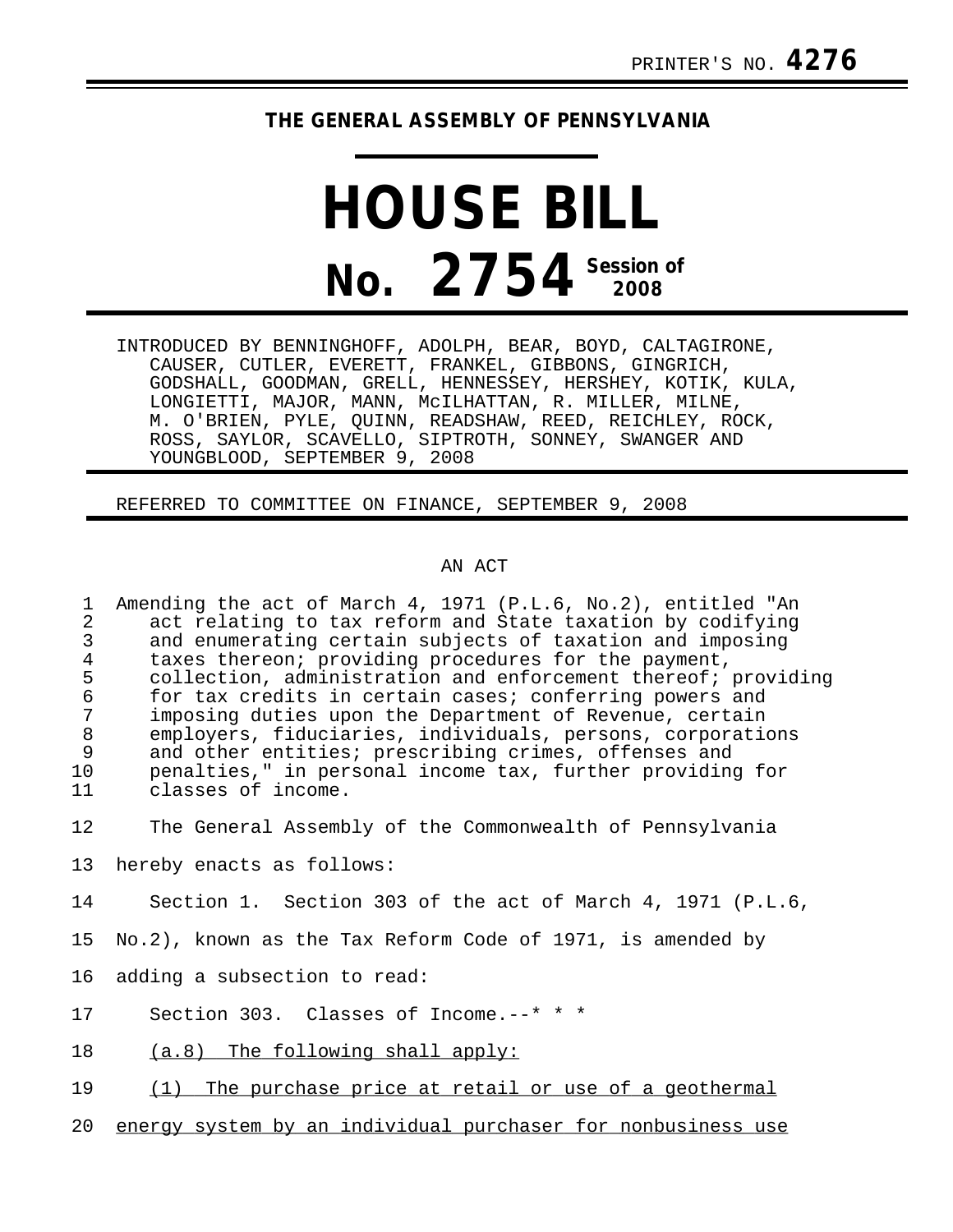| 1  | shall be deductible on the annual personal income tax return,    |
|----|------------------------------------------------------------------|
| 2  | provided that the product has been certified as in compliance    |
| 3  | with and qualifies as an Energy Star product pursuant to the     |
| 4  | Environmental Protection Agency and the Department of Energy,    |
| 5  | Energy Star Program and bears the Energy Star label. The amount  |
| 6  | of the allowable deduction shall be ten per cent of the          |
| 7  | aggregate purchase price at retail or use of geothermal energy   |
| 8  | system in the taxable year, not to exceed two thousand five      |
| 9  | hundred dollars (\$2,500). The deduction of this clause does not |
| 10 | include the leasing, rental, repair or servicing of a geothermal |
| 11 | energy system. For the purposes of this paragraph, "geothermal   |
| 12 | energy system" is equipment that uses the thermal energy of the  |
| 13 | ground or groundwater as the heat source and heat sink for       |
| 14 | residential space heating or cooling functions only, or both,    |
| 15 | consisting of one or more factory-made assemblies that normally  |
| 16 | include an indoor conditioning coil with air moving means,       |
| 17 | compressor and refrigerant to fluid a heat exchanger, that       |
| 18 | provides a partial or all of the domestic water heating through  |
| 19 | the use of a desuperheater, integrated demand water heater or a  |
| 20 | separately installed compressor that provides demand water       |
| 21 | heating, including all equipment and connections from the point  |
| 22 | at which the ground heat exchanger enters the house, except for  |
| 23 | indoor equipment that was installed by someone not representing  |
| 24 | the manufacturer or manufacturer's representative. Geothermal    |
| 25 | heat pumps included in this paragraph must, at a minimum,        |
| 26 | contain an Energy Star rating of: Energy Efficiency Ratio (EER)  |
| 27 | 14.1, Coefficient of Performance (COP) 3.3 for Closed Loop       |
| 28 | Systems, Energy Efficiency Ratio (EER) 16.2 Coefficient of       |
| 29 | Performance (COP) 3.6 for Open Loop Systems and Energy           |
| 30 | Efficiency Ratio (EER) 15 Coefficient of Performance (COP) 3.5   |
|    |                                                                  |

20080H2754B4276 - 2 -